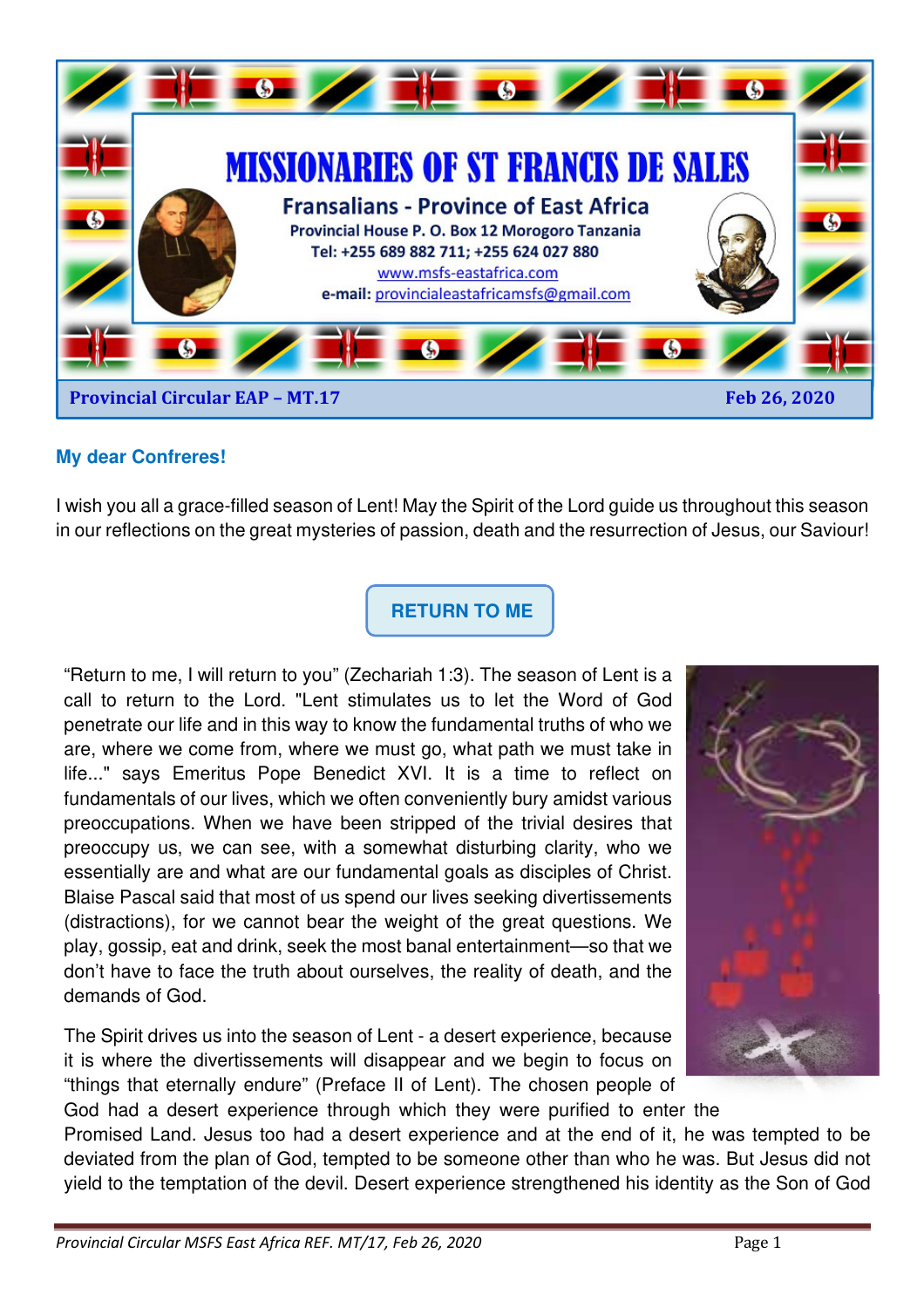and clarified his mission on earth. It vitalized the rest of his mission: preaching, healing, and revealing the merciful and loving God until his passion, death on the cross and Resurrection.

The season of Lent is a journey through the desert. It is an inner journey to clarify our identity and mission as disciples of Christ. It is fundamentally a journey towards God. "Lent comes providentially to reawaken us, to shake us from our lethargy" says Pope Francis. Lent calls us to our inner room. It calls us to spend more time with the Lord in the solitude of our chapel, to soften our hearts and listen to the voice of God: the still, small voice that whispers and waits inside of us. It calls us to return to faithfulness, urging us to repentance and forgiveness, and calling us to begin our Lenten journey back home to the God who loves us.

## **EXTRAORDINARY GENERAL CHAPTER 2021**

Our beloved Superior General has convoked an Extraordinary General Chapter which is to be held from February 01 to 07, 2021 at Pune, India. The Extraordinary General Chapter will continue to reflect on the theme of 20th Ordinary General Chapter: "MSFS, Wake up to the Basics". The Extraordinary Chapter is to study further the four pillars of our Charism: Mission, Consecrated life in the Community, MSFS-ness and the Spirituality of St. Francis de Sales. It will also study certain changes in the Constitutions and General Directory, proposed by the 20th General Chapter and will make appropriate legislation. I request you to kindly pray for the success of the Extraordinary General Chapter 2021.

**VISITATION OF SUPERIOR GENERAL** 

The programme for the Visitation of the Superior General is finalized. Father General will meet every confrere individually and then will meet the whole community. I would like to remind the Superiors to prepare a report based on the guidelines given by Fr. General to be presented during the community meeting with Fr. General.

| <b>Date</b> | Programme                                                                          | <b>Accommodation</b>    |
|-------------|------------------------------------------------------------------------------------|-------------------------|
| 07.03.2020  | <b>Arrival KIA</b>                                                                 | LCI                     |
| 08.03.2020  | LCI                                                                                | LCI                     |
| 09.03.2020  | Travel to Mwakata by road                                                          | Mwakata                 |
| 10.03.2020  | Mwakata: VTC, Isaka, Kagongwa                                                      | Mwakata                 |
| 11.03.2020  | Kashishi                                                                           | Lububu                  |
| 12.03.2020  | Lububu                                                                             | <b>Bukene</b>           |
| 13.03.2020  | <b>Bukene</b>                                                                      | Ipuli                   |
| 14.03.2020  | Ipuli,<br>Blessing of the Administrative wing                                      | Ipuli                   |
| 15.03.2020  | Ibihwa (Afternoon)                                                                 | Ibihwa                  |
| 16.03.2020  | Kikunde                                                                            | Dumila                  |
| 17.03.2020  | Dumila                                                                             | <b>Provincial House</b> |
| 18.03.2020  | <b>SFS Junior Seminary (Morning)</b><br>Fransalian Scholasticate, Kola (Afternoon) | <b>Fransalian House</b> |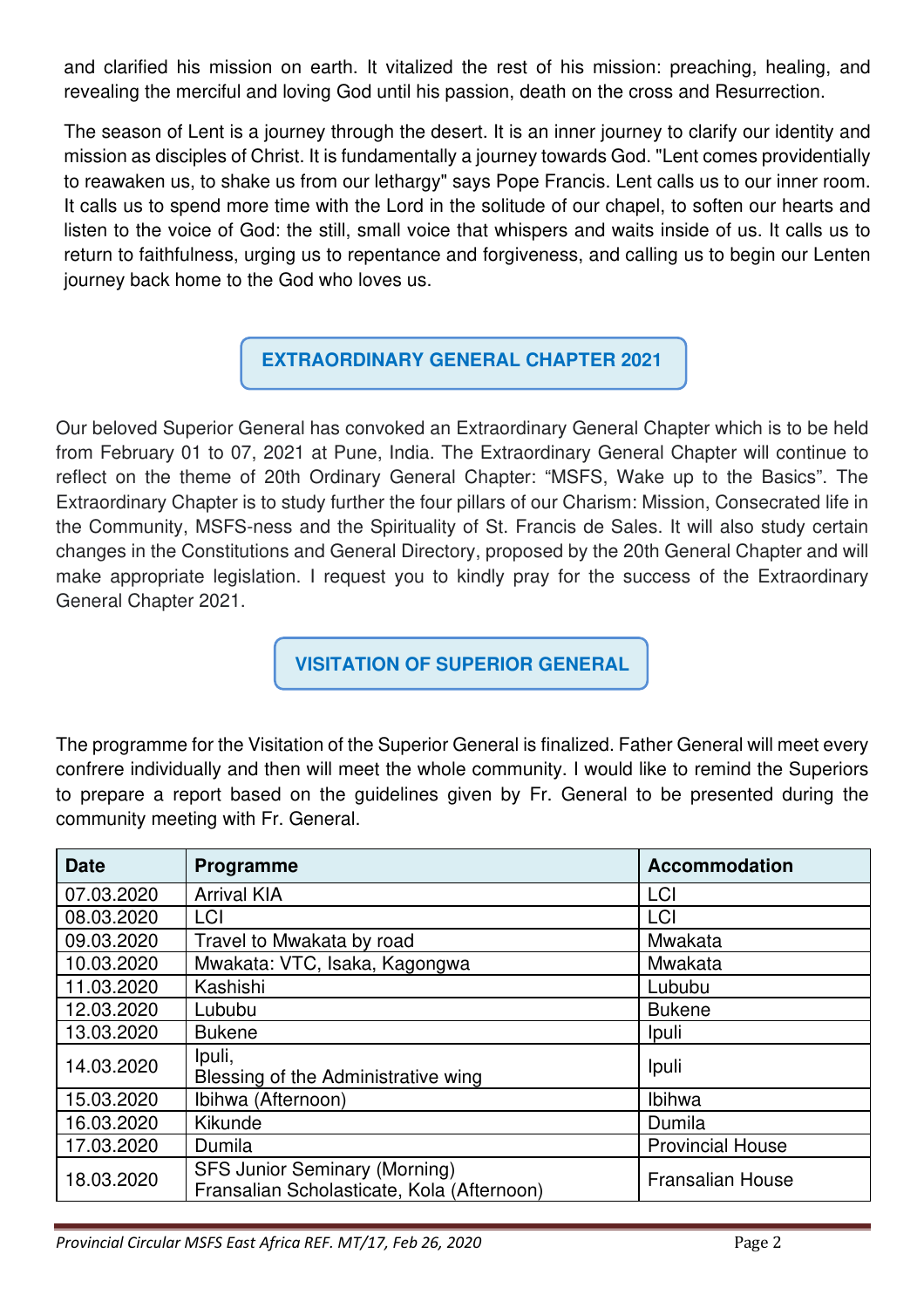| 19.03.2020 | Fransalian School, Kigurunyembe (Morning)<br>Fransalian Scholasticate, Kola (Afternoon) | <b>Provincial House</b> |  |
|------------|-----------------------------------------------------------------------------------------|-------------------------|--|
| 20.03.2020 | Provincial House (Morning)                                                              | Mkuza                   |  |
| 21.03.2020 | Mkuza Parish (Morning)<br>Novitiate (Afternoon)                                         | <b>Novitiate</b>        |  |
| 22.03.2020 | <b>Novitiate</b><br>Travel to Mji Mpya (Afternoon)                                      | Mji Mpya                |  |
| 23.03.2020 | Mji Mpya<br>Evening flight to Nairobi                                                   | Mlolongo                |  |
| 24.03.2020 | Mlolongo                                                                                | Katani                  |  |
| 25.03.2020 | Katani School<br>Travel to Ndagani (Afternoon)                                          | Ndagani                 |  |
| 26.03.2020 | Ndagani Seminary                                                                        | Chera                   |  |
| 27.03.2020 | Chera<br><b>Travel to Miolongo</b>                                                      | Mlolongo                |  |
| 28.03.2020 | Travel to Tororo by road                                                                | Agururu                 |  |
| 29.03.2020 | Agururu (English Mass)                                                                  | Osia                    |  |
| 30.03.2020 | Osia                                                                                    | lyolwa                  |  |
| 31.03.2020 | lyolwa<br>Blessing of Multipurpose hall and Hostel                                      | Kalamira                |  |
| 01.04.2020 | Kalamira: Meeting with Jinja Bishop                                                     | Kalamira                |  |
| 02.04.2020 | Lugazi; Meeting with Lugazi Bishop                                                      | Osia                    |  |
| 03.04.2020 | Travel to Mlolongo                                                                      | Mlolongo                |  |
| 04.04.2020 | <b>To Bissil</b>                                                                        | <b>Bissil</b>           |  |
| 05.04.2020 | <b>Bissil</b>                                                                           | <b>LCI</b>              |  |
| 06.04.2020 | Ngurdoto                                                                                | <b>LCI</b>              |  |
| 07.04.2020 | Maji ya Chai<br><b>LCI</b>                                                              |                         |  |
| 08.04.2020 | LCI                                                                                     |                         |  |

# **A TRIBUTE TO SR. MARY ANTONY**



Sr. Mary Antony FCC (68) was born on 07.11.1951 in Ernakulam, Kerala, India. She was a member of the Ernakulam Province of the Franciscan Clarist Congregation (FCC). She made her first profession on 27.12.1977 and her final profession was on 24.05.1984. Sr. Mary Antony came to Kenya in the year 2007. She served as Headmistress of Katangi Primary School, Principal of Kola Secondary school in Machakos Diocese and as a Formator at Kilwa FCC Convent. Since 2016, she was the Headmistress of SFS integrated Primary school Katani until her death. She was called to eternal rest on 23<sup>rd</sup> December 2019 after a short attack of pneumonia. She was

buried at Clarapuram, Aluva, India on 28<sup>th</sup> December, 2019. Sr. Mary Anthony worked hard to bring up the standard of SFS School at Katani. She rendered her services at the School until two days before her death. Her total dedication to work won the hearts of students, staff and the parents. We have lost a genuine religious and a committed teacher and administrator in the person of Sr. Mary Antony. Let us continue to pray for the repose of her soul. May she rest in peace!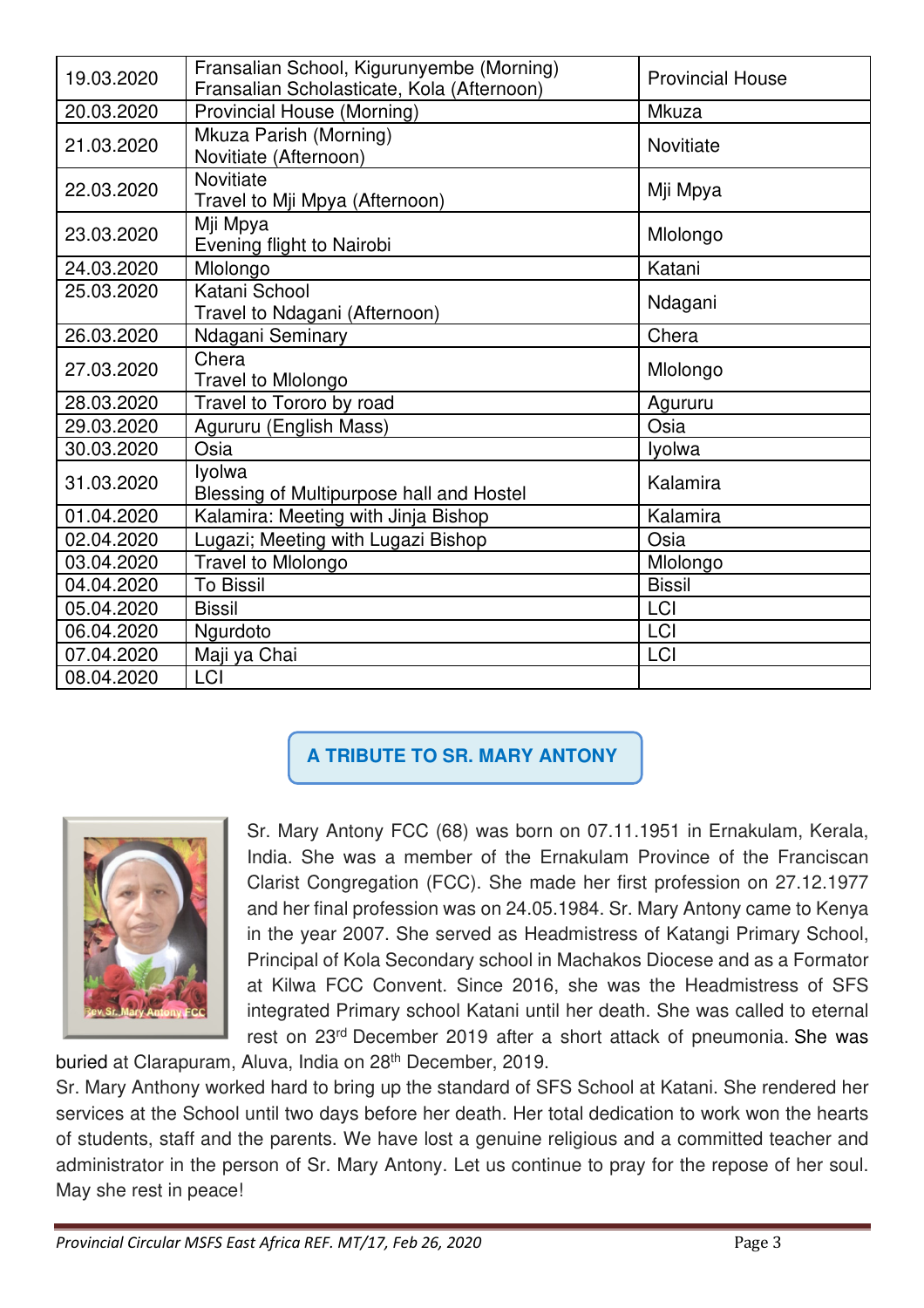### **BOYS' HOSTEL, KATANI**

SFS Integrated Pre and Primary School witnessed another milestone in its history, when the new Boys' hostel was blessed and inaugurated on February 08, 2020. The new hostel, which can accommodate another 80 students was blessed by Fr. Mathew Thazhathukunnel MSFS, Provincial of East Africa Province and was opened by Dr. Bimal Kandariya, who supported the project partially. The school can now accommodate 160 boys and girls each. The hostel is dedicated to the memory of



Late Sr. Mary Antony FCC who was the Headmistress of the school for the last five years. Hearty Congratulations to Fr. Sunny Vettickal and Fr. Simon Nabende for making additional facilities for the school.

## **ST. JOSEPH'S VTC, MLOLONGO**



St. Joseph's VTC at Mlolongo, Nairobi strives to facilitate a bright future for young people by providing them formal and non-formal education for personal development and self-reliance. Since 2002, St Joseph's VTC has trained thousands of young people in different trades like:

- > Tailoring and Dressmaking
- $\triangleright$  Computer and Information Technology
- **▶ Computerized Secretarial and Front office**
- Motor Vehicle Mechanic (MVM)
- Early Childhood Development Education (ECDE-Teacher's Training Centre)

In addition to the above mentioned trades, the management of St. Joseph's VTC has introduced a new trade: Hair Dressing and Beautician course. The course aims to help single young mothers and young women who strive to be financially self-reliant. It is a trade which can accommodate many students because there are different short courses involved, from two months to one year. The new trade classrooms for **Hair Dressing and Beautician course** were blessed by the Councillor in charge of Education Rev. Fr. Jacob Thekkekara MSFS, on 13th Feb 2020. Hearty congratulations to Fr. Sebastian Nirappel MSFS, the Director and Fr. Lawrence Sebowa MSFS, the Principal for initiating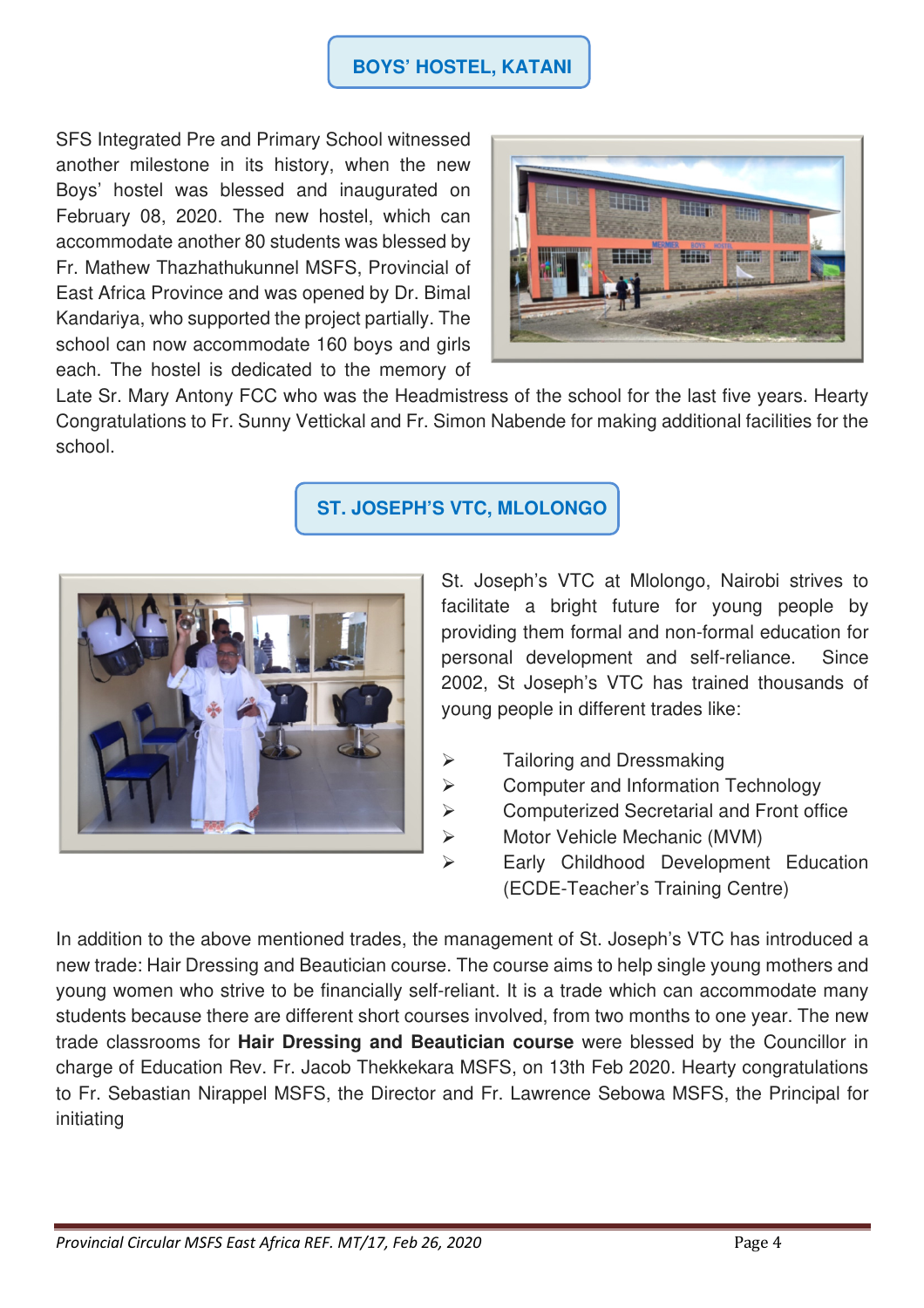

Fr. Japhet Kirimi will participate in Salesian Annecy Programme (SPA) from May 25 to July 02, 2020.

**FRANSALIAN ASSOCIATES** 

On 29th February 2020, there will be a seminar animated by Fr. Thumma Mariadas Reddy MSFS on Fransalian Associates (FA) at St. Joseph Parish, Mlolongo. I request all the Coordinators of Fransalian Associates in the Province and all those who are interested in FA to kindly attend the seminar.

**MEETING OF BURSARS IN TANZANIA** 

A meeting of all the bursars of the communities in Tanzania will be held on March 03, 2020 at the Provincial House. The meeting will be animated by a chartered accountant who will brief the participants about the new TRA regulations and accounting as per rules and regulations of the Tanzanian Government. I request the bursars of all the communities in Tanzania, particularly the managers/bursars of the schools, to kindly participate in the meeting.

**SECONDARY SCHOOL EXAMINATION RESULTS – 2019**

### **CSEE – FORM FOUR RESULTS IN TANZANIA**

| Name of the        | <b>Students</b> | <b>Division</b> | <b>Division</b> | <b>Division</b> | Division                 | Position in | Position in |
|--------------------|-----------------|-----------------|-----------------|-----------------|--------------------------|-------------|-------------|
| School             | Appeared        |                 |                 |                 | IV                       | the Region  | the Country |
|                    | for Exam        |                 |                 |                 |                          |             |             |
| SFS Ipuli          | 62              | 19              | 39              | 4               | $\overline{\phantom{0}}$ | 2/111       | 126/3908    |
| <b>SFS Kihonda</b> | 68              |                 | 36              |                 | $\overline{\phantom{0}}$ | 8/176       | 143/3908    |

#### **UGANDA NATIONAL EXAMINATION BOARD (UNEB)**

| Name of the School                                          | <b>Students</b><br>Appeared<br>for Exam | Division I | Division II | Division III | Division IV |
|-------------------------------------------------------------|-----------------------------------------|------------|-------------|--------------|-------------|
| St. Francis de Sales<br>Secondary School,<br>Iyolwa, Tororo | 43                                      | 10         | 22          | 10           |             |